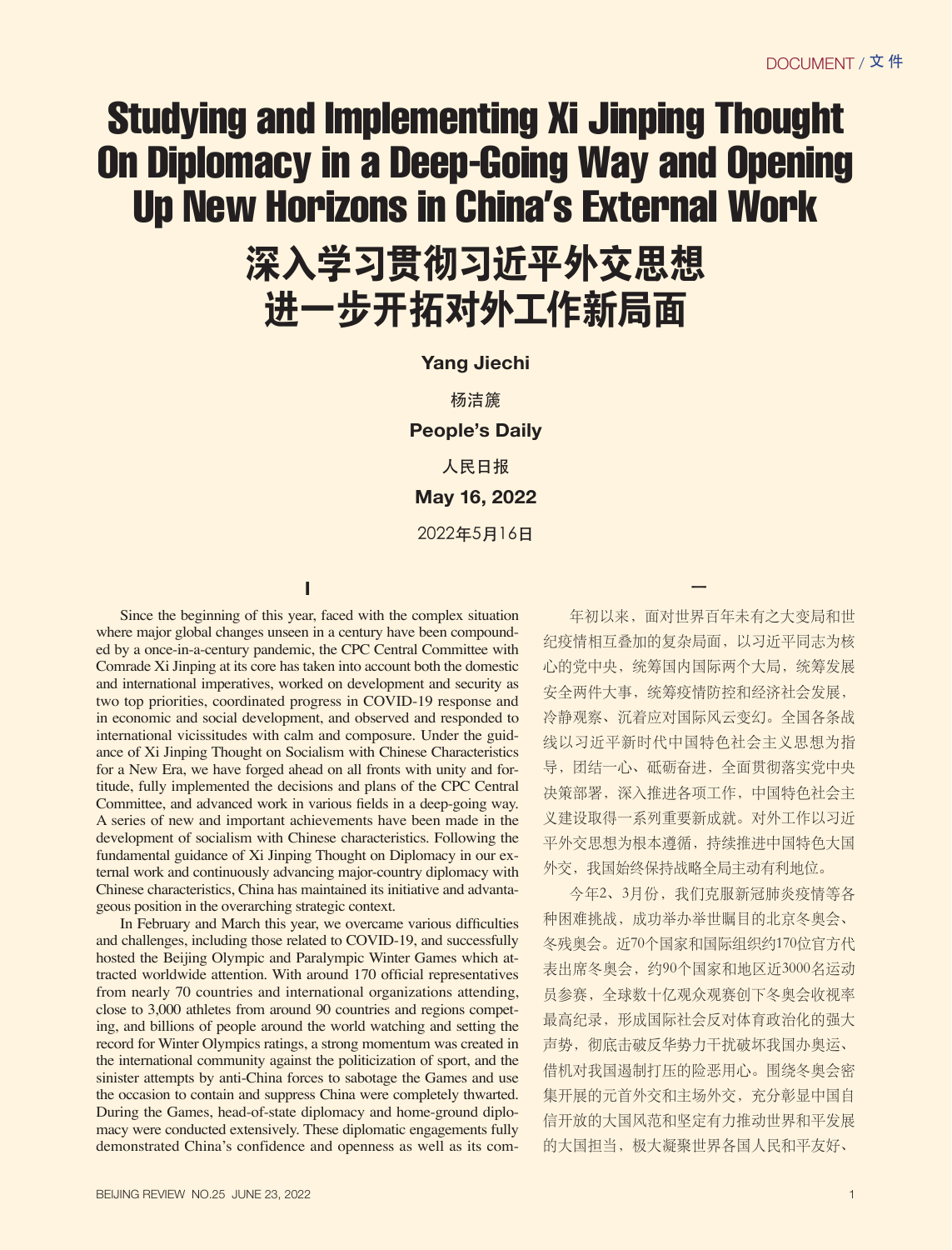mitment as a major country to resolutely promoting world peace and development. They also contributed greatly to building international consensus among the people of all countries for peace, friendship, unity, cooperation, civilizational progress and a shared future, injecting confidence and hope into a turbulent and unstable world.

In March, we successfully convened the annual sessions of the National People's Congress and the National Committee of the Chinese People's Political Consultative Conference, which smoothly completed all agenda items. They fully reflected the common aspirations of the Chinese people of all ethnic groups, and pooled enormous strength for advancing the cause of the Party and the country and for setting out on a new journey with confidence. They marked a new chapter of democracy, unity, truth-seeking and enterprise, and demonstrated once again to the world the institutional strength and unique advantage of China's whole-process people's democracy.

Since the beginning of this year, tested by rising complexity and uncertainty in the external environment, the CPC Central Committee, with strategic vision and sound decision-making, has introduced in a timely way a series of policies conducive to economic and social stability and development. The Chinese economy kicked off to a steady start this year. Production on the supply side and market on the demand side have generally remained stable. People's livelihoods have been protected with robust and effective steps. New progress has been made in achieving high-quality development. All this speaks volumes about China's resilience against economic shocks and our country's great vitality and dynamism. In the first quarter, China's GDP grew by 4.8 percent year-on-year, ranking in the front among the major economies of the world and remaining a primary driver for global growth. From January to April, the total volume of import and export grew by 11.2 percent and paid-in foreign investment by 20.5 percent year-on-year, which serves as a clear indication that China continued to open wider to the world. With China's contribution, the Regional Comprehensive Economic Partnership (RCEP) agreement has come into effect on schedule, marking the official launch of the world's most promising free trade area covering the largest population and boasting the most diverse membership. From January to April, trade between China and other RCEP countries registered 3.84 trillion yuan, an increase of 3.9 percent from the same period of 2021. ASEAN has remained China's largest trading partner, with two-way trade reaching 1.84 trillion yuan, up by 7.2 percent year-on-year. Trade between China and other Asian countries has also maintained a sound momentum of growth. International institutions such as the International Monetary Fund and the World Bank all expressed the belief that China has ample policy space to boost the economy, and the future holds out still greater prospects.

Faced with a new wave of resurgence of COVID-19 cases worldwide, China has remained committed to putting the people and their lives first, to the prevention of both imported cases and domestic rebound, and to following a dynamic zero-COVID policy. We have been constantly fine-tuning our response measures in light of the evolving situation. Such efforts have brought about major strategic gains in our COVID-19 response and provided strong protection for the life and health of the 1.4 billion Chinese people. Our approach to COVID-19 response is determined by the very nature and mission of the Chinese Communist Party. Science-based and effective, it has underpinned the sound momentum in our economic and social development and earned firm endorsement from the Chinese people as well as high recognition from the mainstream of the international community. With a sense of responsibility toward the life and health of people across the world and solidarity with all countries in pulling together to tide over the difficult times, China has supplied more than 2.2 billion doses of vaccines to over 120 countries and international organizations, and will further donate 600 million doses to African countries and 150 million doses

团结合作、文明进步、共创未来的国际共识,为 动荡不安的世界注入信心和希望。

3月份,我们胜利召开全国"两会",圆满完成 各项议程,充分反映全国各族人民的共同愿望, 汇集推动党和国家事业发展、满怀信心昂首奋进 新征程的巨大力量,书写了民主、团结、求实、 奋进的新篇章,再一次向全世界彰显了我国全过 程人民民主的制度优越性和独特优势。

年初以来,面对外部环境复杂性不确定性上 升带来的考验,党中央高瞻远瞩、科学决策,及 时出台一系列有利于经济社会稳定发展的政策, 我国经济运行实现平稳开局,生产供给和市场需 求总体稳定,民生保障有力有效,高质量发展取 得新进展,展现了抗冲击的韧性和旺盛的生机活 力。一季度我国国内生产总值同比增长4.8%,位 居全球主要经济体前列,继续成为世界经济增长 的主要动力源。1至4月我国贸易进出口总额同比 增长11.2%,实际使用外资同比增长20.5%,对外 开放水平持续提升。我国推动《区域全面经济伙 伴关系协定》如期生效,世界上参与人口最多、 成员结构最多元、发展潜力最大的自贸区正式启 动,1至4月我与协定成员国贸易规模3.84万亿元, 同比增长3.9%;东盟继续成为我国第一大贸易伙 伴,双方贸易额达1.84万亿元,同比增长7.2%, 我国与亚洲其他地区国家贸易也保持良好增长势 头。国际货币基金组织、世界银行等国际机构普 遍认为,中国有充足政策空间提振经济,前景值 得期待。

面对全球新冠肺炎疫情新一波反弹,我们始 终坚持人民至上、生命至上,坚持外防输入、内 防反弹,坚持动态清零,因时因势不断优化防控 措施,取得重大战略成果,14亿中国人民的生命 安全和身体健康得到有力保障。我们的防控方针 由党的性质和宗旨决定,是科学有效的,确保了 经济社会发展的良好态势,得到中国人民坚定支 持,也受到国际社会主流高度评价。本着对世界 人民生命健康负责和与各国同舟共济、共克时艰 的精神,我国已经向120多个国家和国际组织供应 超过22亿剂疫苗,并将继续向非洲国家、东盟国 家分别援助6亿剂、1.5亿剂疫苗。我国用坚实有 力、成功负责的疫情防控措施佑护人民生命,以 实实在在、持续不断的投入践行构建人类卫生健